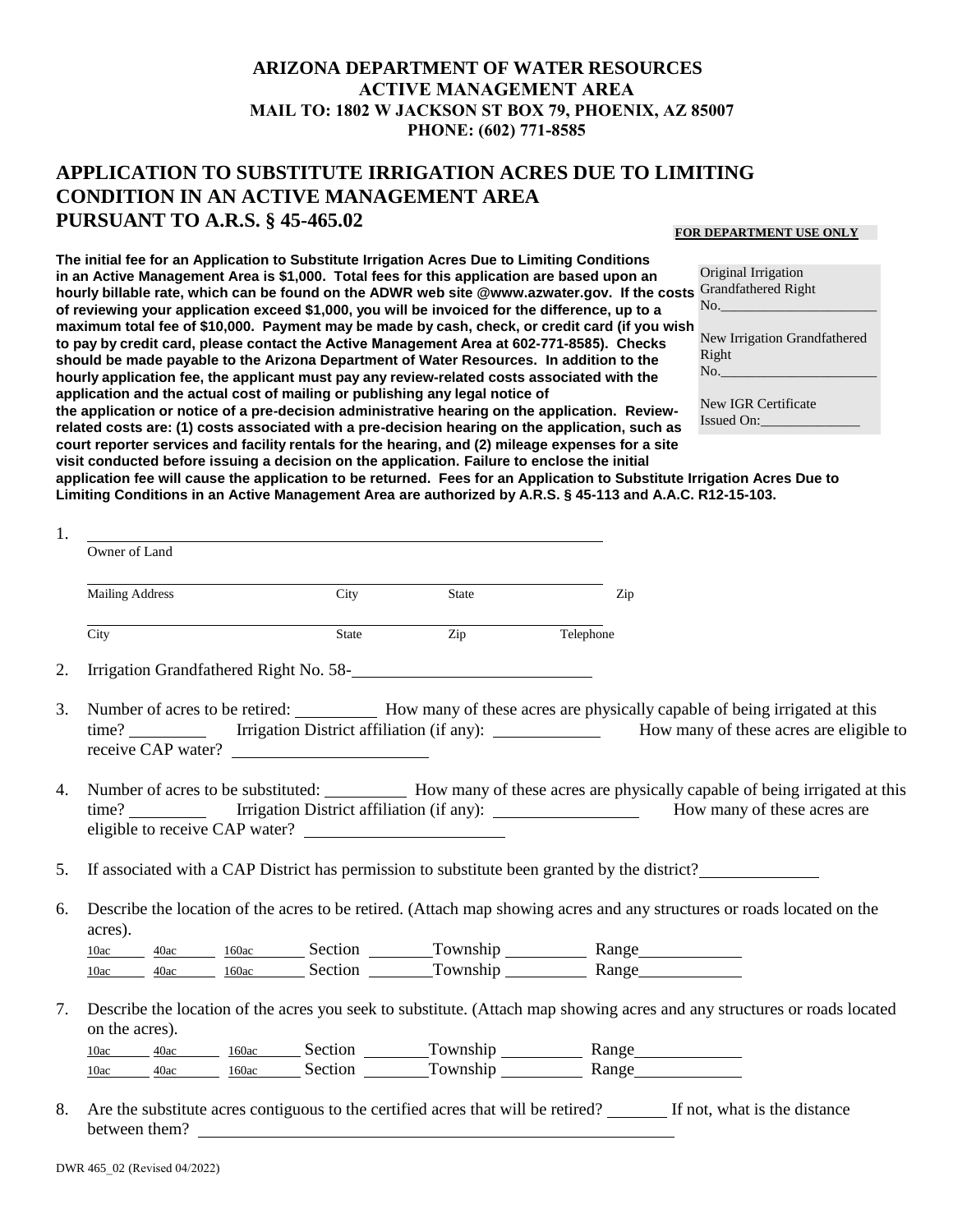| 9. Do the substitute acres and the certified acres that will be retired have similar soil conditions, crops and cropping |
|--------------------------------------------------------------------------------------------------------------------------|
| patterns?                                                                                                                |

| 10. Describe the limiting condition associated with the acres to be retired. (A limiting condition is any condition that limits |
|---------------------------------------------------------------------------------------------------------------------------------|
| the achievement of more efficient irrigation on the acres, and may include irregularly shaped certified acres or poor           |
| quality soils) _                                                                                                                |
|                                                                                                                                 |

| 11. Please explain (please attach additional pages to this form if needed):                       |
|---------------------------------------------------------------------------------------------------|
| (A) How the limiting conditions impede the implementation of more efficient irrigation practices: |

**(B)** How your request for substitution acres will substantially facilitate the implementation of more efficient irrigation practices:

 $I (We),$  the applicant(s) named in this application, do hereby certify under the penalty of perjury, that the information contained and statements made herein are to the best of my (our) knowledge and belief, true, correct and complete.

Dated this  $\frac{day \text{ of } (x,y) \text{ of } (x,y) \text{ of } (x,y) \text{ of } (x,y) \text{ of } (x,y) \text{ of } (x,y) \text{ of } (x,y)$ 

Signature of Owner or Authorized Agent Printed Name Date

Corporation/Company Name Title

Subscribed and sworn to before me this  $\frac{1}{2}$  day of  $\frac{1}{2}$ , 20  $\frac{1}{2}$ .

Notary Public

My Commission Expires:

Or

Authorized Personnel of the Department of Water Resources